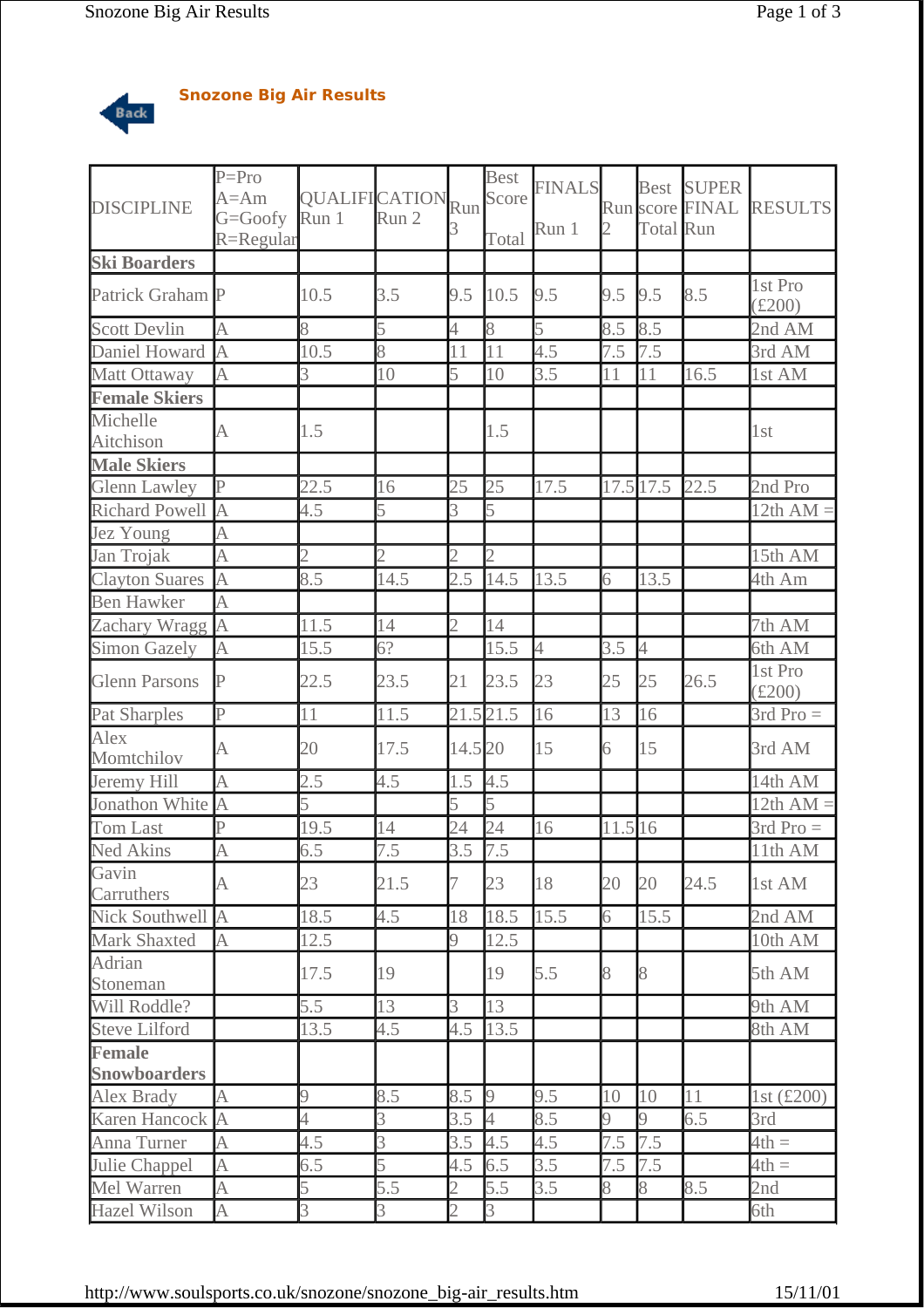| Male<br><b>Snowboarders</b> |                         |                 |                  |                |                  |         |             |           |      |                       |
|-----------------------------|-------------------------|-----------------|------------------|----------------|------------------|---------|-------------|-----------|------|-----------------------|
| Dave Andrews                | A                       | 7               | 7                | 3              | 7                |         |             |           |      | 14th AM               |
| Kris Van<br>Leeuwen         | A                       | 3               | 5.5              | 5              | 5.5              |         |             |           |      | $20th AM =$           |
| <b>Ollie Maslin</b>         | A                       |                 |                  |                |                  |         |             |           |      | <b>Busted</b><br>Arm! |
| P Tvaroh                    | A                       |                 | 3.5              | $\overline{2}$ | 3.5              |         |             |           |      | $26th AM =$           |
| Dave Seeley                 | $\overline{P}$ /        | 3               | 10.5             | 3              | 10.5             |         |             |           |      | $7th$ Pro $=$         |
| <b>Guy Nicholson</b>        | A/R                     | 4               | 11.5             | 7.5            | 11.5             | 8       | 4.5         | 8         |      | 8th AM                |
| <b>Steve Cuss</b>           | A/G                     | $\overline{11}$ | $\overline{3.5}$ | 4.5            | 11               | 9.5     | 4           | 9.5       |      | 7th AM                |
| Pat Neenan                  | A/R                     | 13.5            | 7                | 15             | 15               | 10      | 10          | 10        |      | $5th AM =$            |
| <b>Ryan Davis</b>           | P/G                     | 4               | 11.5             |                | 11.5             | Retired |             |           |      | 6th Pro               |
| <b>Mark Bentley</b>         | $\overline{A}$          | 3.5             | 3.5              | 9              | 9                |         |             |           |      | 12th AM               |
| Paul Lovrencic              | $\overline{A}$          |                 |                  |                |                  |         |             |           |      |                       |
| Mr Dummer                   | A/G                     | 9.5             | 4.5              |                | 9.5              |         |             |           |      | 11th AM               |
| Gordon<br>McDonald          | A                       |                 |                  |                |                  |         |             |           |      |                       |
| <b>Steve Jackson</b>        | A                       |                 |                  |                |                  |         |             |           |      |                       |
| <b>Elliot Neave</b>         | P/R                     | 27.5            | 3.5              |                | 27.5             | 10.5    | $16.5$ 16.5 |           | 18.5 | 1st Pro<br>(f400)     |
| <b>Emil Taylor</b>          | A                       |                 | 4                |                | $\overline{4}$   |         |             |           |      | 24th $AM =$           |
| Damien Turner               | $\overline{A/R}$        | 6.5             | 4.5              | 6.5            | 6.5              |         |             |           |      | 15th AM =             |
| <b>Russel Heenan</b>        | A                       | 5.5             | 22               | 4              | 22               | 17      |             | 18.5 18.5 | 9.5  | 2nd AM                |
| Russ Keenan                 | A                       | 3.5             | б                | 5.5            | 6                |         |             |           |      | 17th AM:              |
| Christopher<br>Chatt        | A                       | 10.5            | 3                | 4.5            | 10.5             |         |             |           |      | 10th AM               |
| Ross kean                   | A                       | 5.5             | 3                |                | 5.5              |         |             |           |      | $20th AM =$           |
| <b>Daniel Deacon</b>        | A                       | 3.5             | 3                | 3              | $\overline{3.5}$ |         |             |           |      | $26th AM =$           |
| Tom Deacon                  | A/r                     |                 | 18.5             | 3.5            | 18.5             | 10      | 9           | 10        |      | $5th AM =$            |
| Jamie Hill                  | $\overline{P}$          | <sup>o</sup>    | 3                | 4.5            | $\overline{9}$   |         |             |           |      | 9th Pro               |
| James<br>Wareham            | A                       | 15.5            | 5                | 8              | 15.5             | 14.5    | 8           | 14.5      |      | 3rd AM                |
| <b>Scott Mcmorris P</b>     |                         | 5.5             | 12.5             |                | 12.5             | Retired |             |           |      | $4th$ Pro $=$         |
| Johno Verity                | $\overline{P}$          | 25.5            | 3.5              | 22             | 25.5             | Retired |             |           |      | 2nd Pro               |
| Tim Warwood                 | $\overline{P}$          | б               | 4                |                | 6                |         |             |           |      | 10th $Pro =$          |
| <b>Martin Nash</b>          | P                       | 14              | 6                | 3.5            | 14               | Retired |             |           |      | 3rd Pro               |
| Tom Reynolds                | $\overline{P}$          | 10.5            | 7.5              | 3.5            | 10.5             |         |             |           |      | $7th$ Pro $=$         |
| James Reynolds <sup>P</sup> |                         | 5               | 3.5              | 3              | 5                |         |             |           |      | 12th Pro              |
| Wycliffe<br>Radima          | A                       | 5.5             | 3.5              | 6              | 6                |         |             |           |      | 17th $AM =$           |
| James Marney                | P                       | 3               | 3                | 3.5            | 3.5              |         |             |           |      | 13th Pro              |
| Frasier Keenan              | $\overline{A}$          |                 | 3                | 3.5            | 3.5              |         |             |           |      | $26th AM =$           |
| <b>Richard Gillet</b>       | A                       | 20.5            | 19               | $\overline{2}$ | 20.5             | 21      | 9           | 21        | 23   | 1st AM                |
| James Jeffrey               | A                       | 3               | 7.5              | 4.5            | 7.5              |         |             |           |      | 13th AM               |
| <b>Steve Jackson</b>        | A                       |                 |                  |                |                  |         |             |           |      |                       |
| Richard Barrow A            |                         | $\overline{2}$  | 3                |                | 3                |         |             |           |      | 28th AM               |
| Si Brass                    | $\overline{P}$          | 6.5             | 12.5             |                | 12.5             | Retired |             |           |      | $4th$ Pro $=$         |
| <b>Mark Bentley</b>         | A                       |                 | 6.5              |                | 6.5              |         |             |           |      | 15th $AM =$           |
| zoggy                       | $\overline{\mathrm{P}}$ | $\overline{3}$  | 6                |                | 6                |         |             |           |      | 10th $Pro =$          |